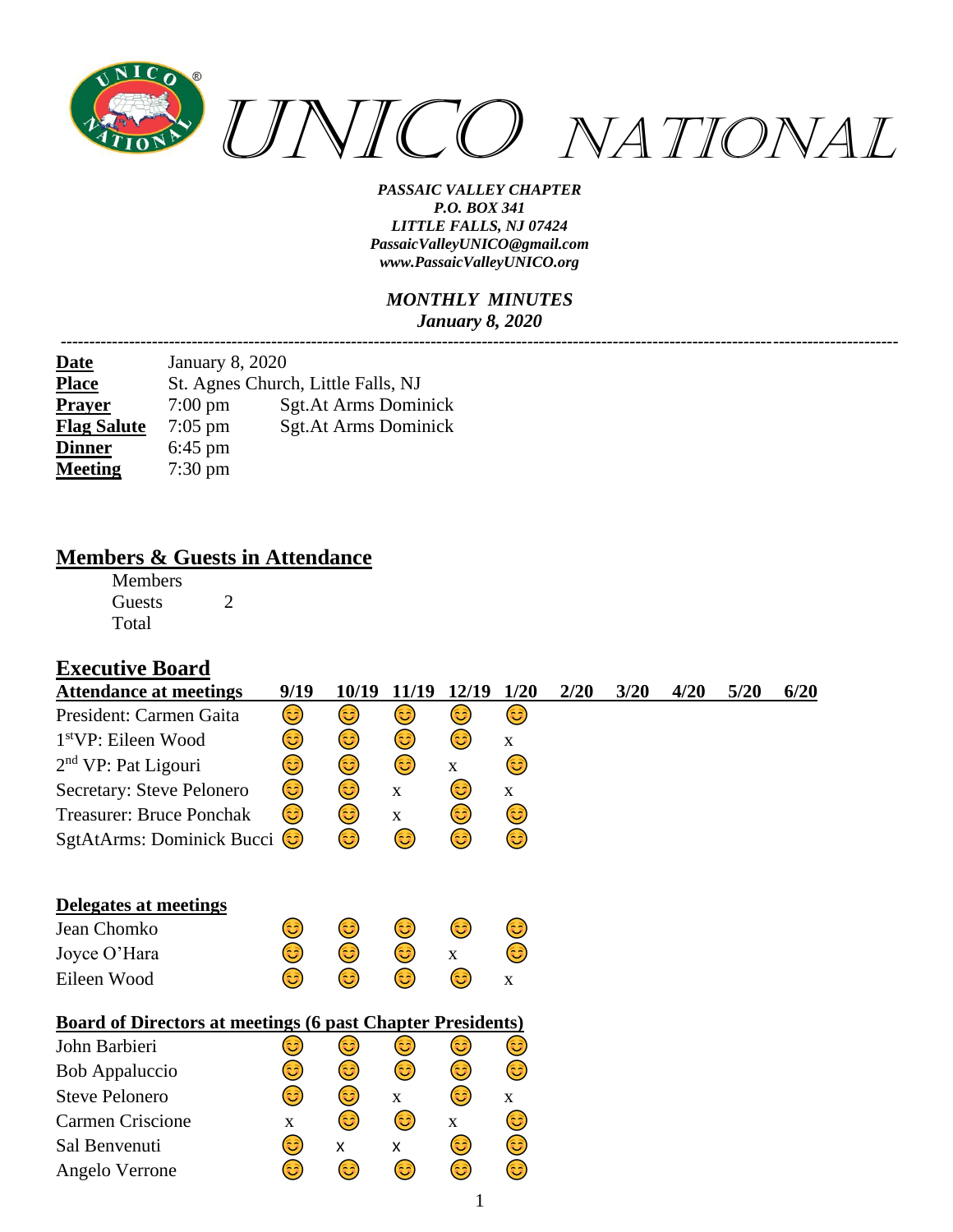

*MONTHLY MINUTES January 8, 2020*

*---------------------------------------------------------------------------------------------------------------------------------------------------*

#### **Past Chapter Presidents in attendance at meetings**

|                       | 9/18        | 10/18 |             |             | 1/19 | 2/19 | 3/19 | 4/19 | 5/19 | 6/18 |
|-----------------------|-------------|-------|-------------|-------------|------|------|------|------|------|------|
| Joe Agresti PNP       | 3           | ٢     | 3           | 3           | 3    |      |      |      |      |      |
| Bob Appaluccio        | 3)          | 3     | 3           | 3)          | 63)  |      |      |      |      |      |
| John Barbieri         | (ಚಿ         | 3     | 3           | 3           | 3    |      |      |      |      |      |
| Sal Benvenuti         | ದಿ          | X     | x           | <u>(ಚಿ</u>  | 63)  |      |      |      |      |      |
| Carmen Criscione      | $\mathbf X$ | 3     | 3           | $\mathbf X$ | 3    |      |      |      |      |      |
| John Morano           | 3           | 3     | 6           | $\mathbf X$ | 3    |      |      |      |      |      |
| <b>Steve Pelonero</b> | 3           | 6     | X           | ಡಿ          | X    |      |      |      |      |      |
| <b>Bruce Ponchak</b>  | 3           | 3     | $\mathbf X$ | (ಚಿ         | 6    |      |      |      |      |      |
| <b>Chuck Russo</b>    | ಡಿ          | 3     | 3           | 3           | 3    |      |      |      |      |      |
| Angelo Verrone        | ಡಿ          | 3     | 3           | 3           | 3    |      |      |      |      |      |

# **Opening Remarks**

- **President Carmen Gaita:**
	- Carmen welcomed everyone and wished everyone a Happy New Year
	- Carmen noted that we have 2 big fundraisers coming up: The Beefsteak on February  $8<sup>th</sup>$ , and the Golf Outing on June  $15<sup>th</sup>$
	- Carmen noted that on January  $31<sup>st</sup>$ , our NJ District IV is hosting a \$20 Pasta Dinner to help defray the costs of the 2020 Christmas Dinner for our Special Need Friends
	- Member Emily Klosek brought two prospective members to possibly join our chapter. Carmen gave them applications to fill out if they were interested in joining
	- At 7:33 pm, Sal Benvenuti swore in new member William Ermolowich as a member into our Passaic Valley UNICO Chapter
	- Carmen thanked Joe and Sal Benvenuti for doing an excellent job with the chapter Christmas party at their cousin's restaurant
	- Carmen thanked Evelyn Tosi for making the desert for this meeting
	- Carmen also thanked Pat Ligouri and Carmen Criscione for getting the pizza and muscles for this chapters' dinner meeting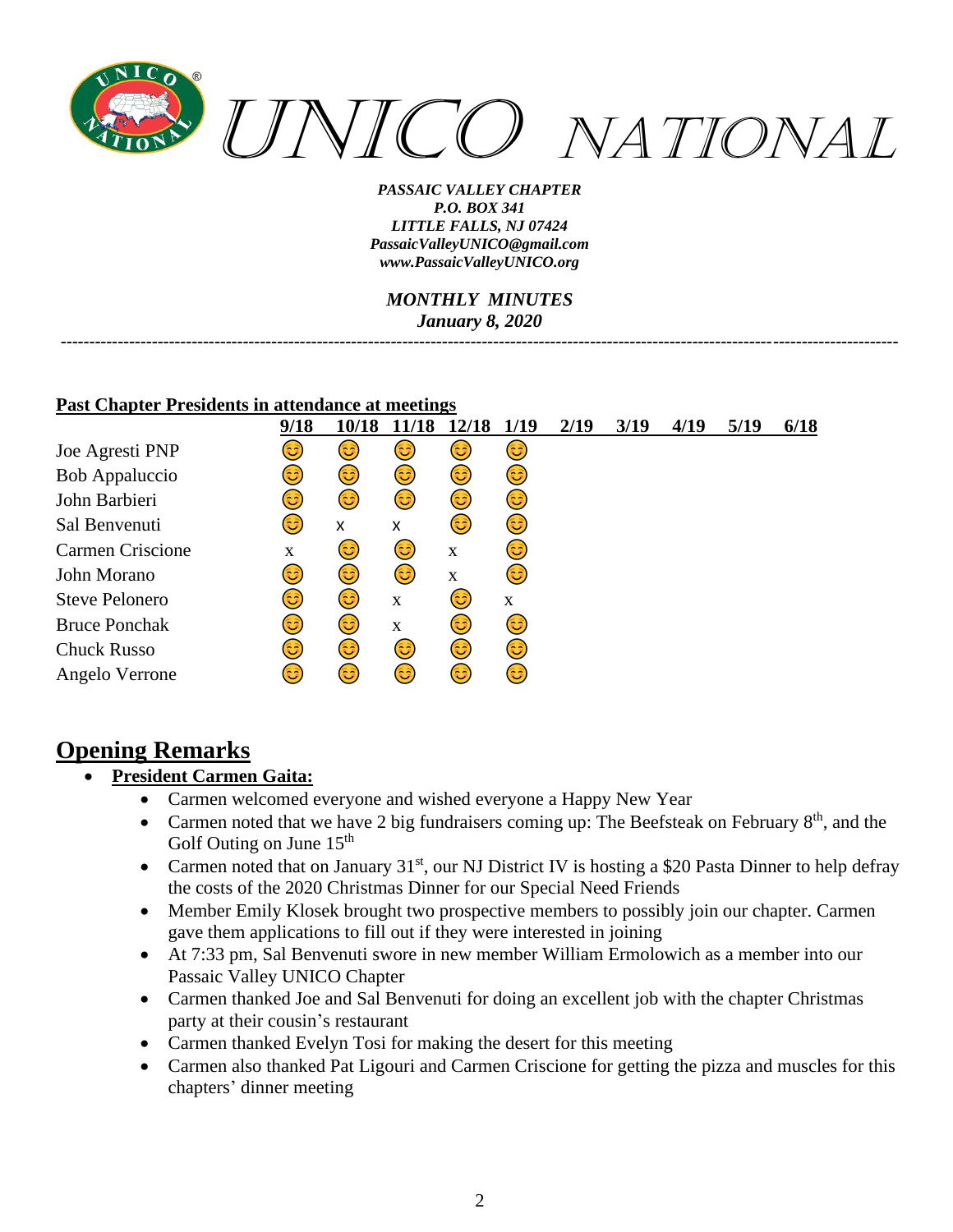

*MONTHLY MINUTES January 8, 2020*

- **1 st VP Eileen Wood:**
	- Absent: No Report
- **2 nd VP Patrick Ligouri:**
	- No report

### **Secretary Minutes**

Secretary: Steve Pelonero

In Steve's absence President Carmen noted that the minutes were emailed out to of the members by Steve He asked for a motion to accept them

*---------------------------------------------------------------------------------------------------------------------------------------------------*

Motions were made by Joe Agresti PNP and Bob Appaluccio. All were in favor

### **Treasurer Report**

Treasurer: Bruce Ponchak

President Carmen then asked the same for the Treasurer Report. Motions were made by Joe Agresti PNP and Pat Liguori. All were in favor

### **Bills and Communications**

- Pastor Emily Youngberg from the First Reformed Church in Little Falls sent a Thank You Card for a food donation that was made and also for the Food Grant for the church that Roni Corrado gave them to fill out
- Fairfield UNICO is looking for a donation. They are making a Christopher Columbus Statue at the recreation center to help preserve Italian Heritage. They are looking for a \$250 donation. Sal Benvenuti said that it is a worthwhile projet to preserve because usually people are taking statues down in stead of putting them up. Sal made a motion that the chapter give \$200.00 (our chapter limit) and that he would give the other \$50. Then the chapter will get their name on the statue along with the other donators. Joe Agresti PNP 2<sup>nd</sup>'d the motion. All were in favor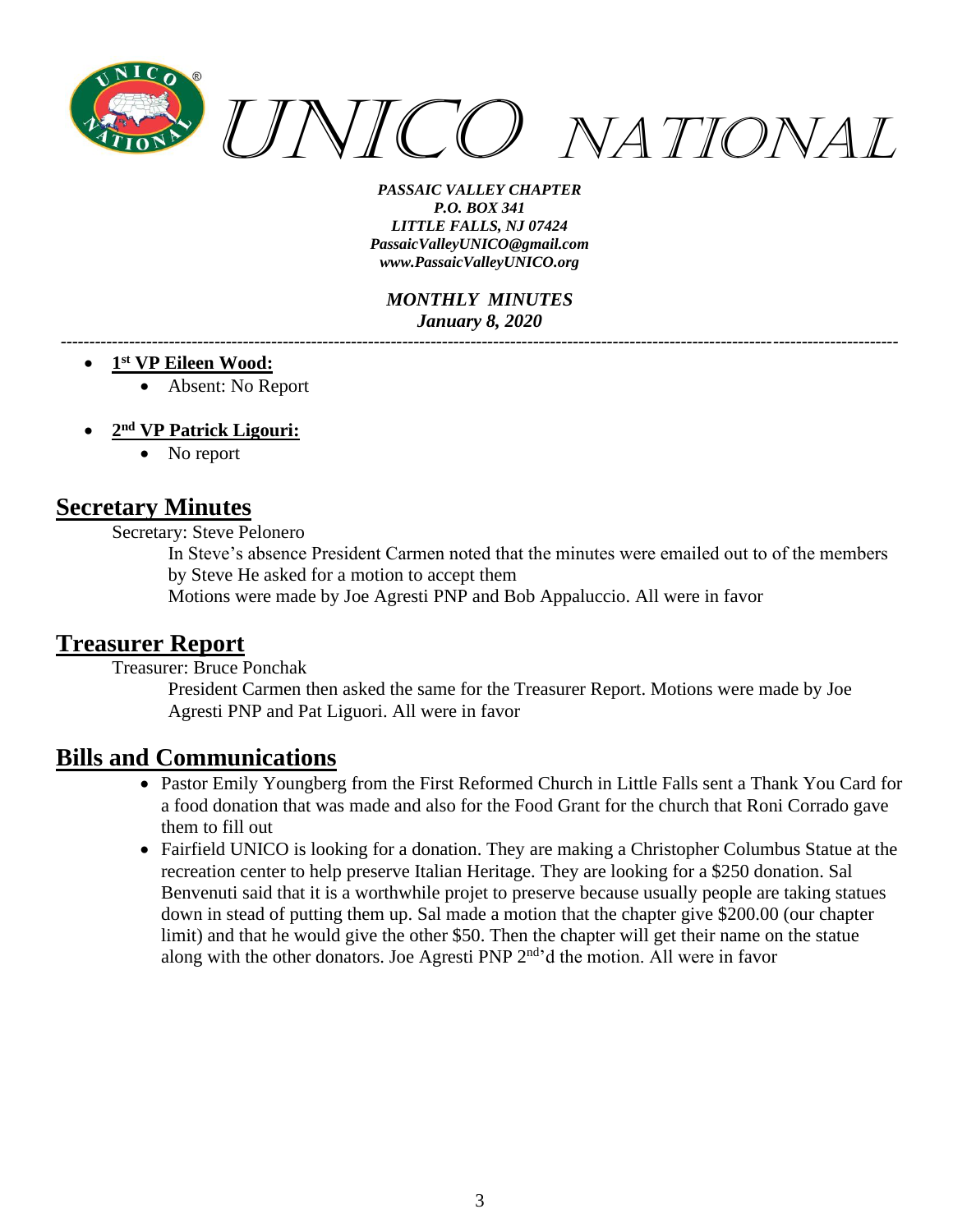

*MONTHLY MINUTES January 8, 2020*

*---------------------------------------------------------------------------------------------------------------------------------------------------*

# **Fundraising Committees**

### • **Beefsteak Dinner: Joe Benvenuti**

- Joe reminded everyone that the Beefsteak will be on February  $8<sup>th</sup>$  at the Russian Hall in Singac. The flier is on our chapter website and in our monthly newsletter. It is from  $7 \text{ pm} - 11 \text{ pm}$
- Cost is \$55 a person and if someone does not want beef, they can be accommodated with fish, fried chicken or eggplant. Those special dinners must be pre-ordered. Joe asked to contact him as soon as possible with special request and if you plan on attending and with how many at your table
- The entertainment will be The American Expression Band. They are a 3 piece band. If there is a commitment by a huge attendance Joe said he will ask for a 4<sup>th</sup> band member
- No tickets will be sold at the door. Tables will be set up for reservations made for 8-10 people
- Joe asked that everyone support the event and to please let him know how many tickets you need and to get the money in to him as soon as possible before the event

### • **Holiday Cheer: Bob Appaluccio**

- Bob thanked the members who donated at this meeting. Bob also noted how the families from the three towns are chosen based on how much the family is in need. Bob commented on how wonderful it is that we do this to make families happy for the holiday season
- Bob noted that this was started 6 years ago, and it was for only two families. Now it is up to 7 families with the generosity of the chapter and with its members. Bob said that we are able to give out \$500 worth of gift certificates to each of the 7 families to Kohl's and Target
- Bob read two thank you letters from the families saying that they are very much appreciative
- Carmen Criscione's wife works at Memorial Middle School in Woodland Park and she was able to get 3 of the families from her school
- The generosity from the members is greatly appreciated
- Roni Corrado came up with idea of giving some of these families maybe a turkey for Thanksgiving or something for Easter, or even a dinner to follow up with these families

### • **Overseas and Food Pantry: Roni Corrado**

- President Carmen spoke on Roni's behalf seeing as she was absent
- The food that was collected at tonights meeting will stay here for the St. Agnes Pantry
- Carmen noted that regarding our Overseas program that Evelyn Tosi's grandchildren and all four of her children have served in the armed forces in some way
- Her one grandson will be going back Kuwait for his third tour after his wife has their baby
- President Carmen thanked Evelyn for her families dedication to our country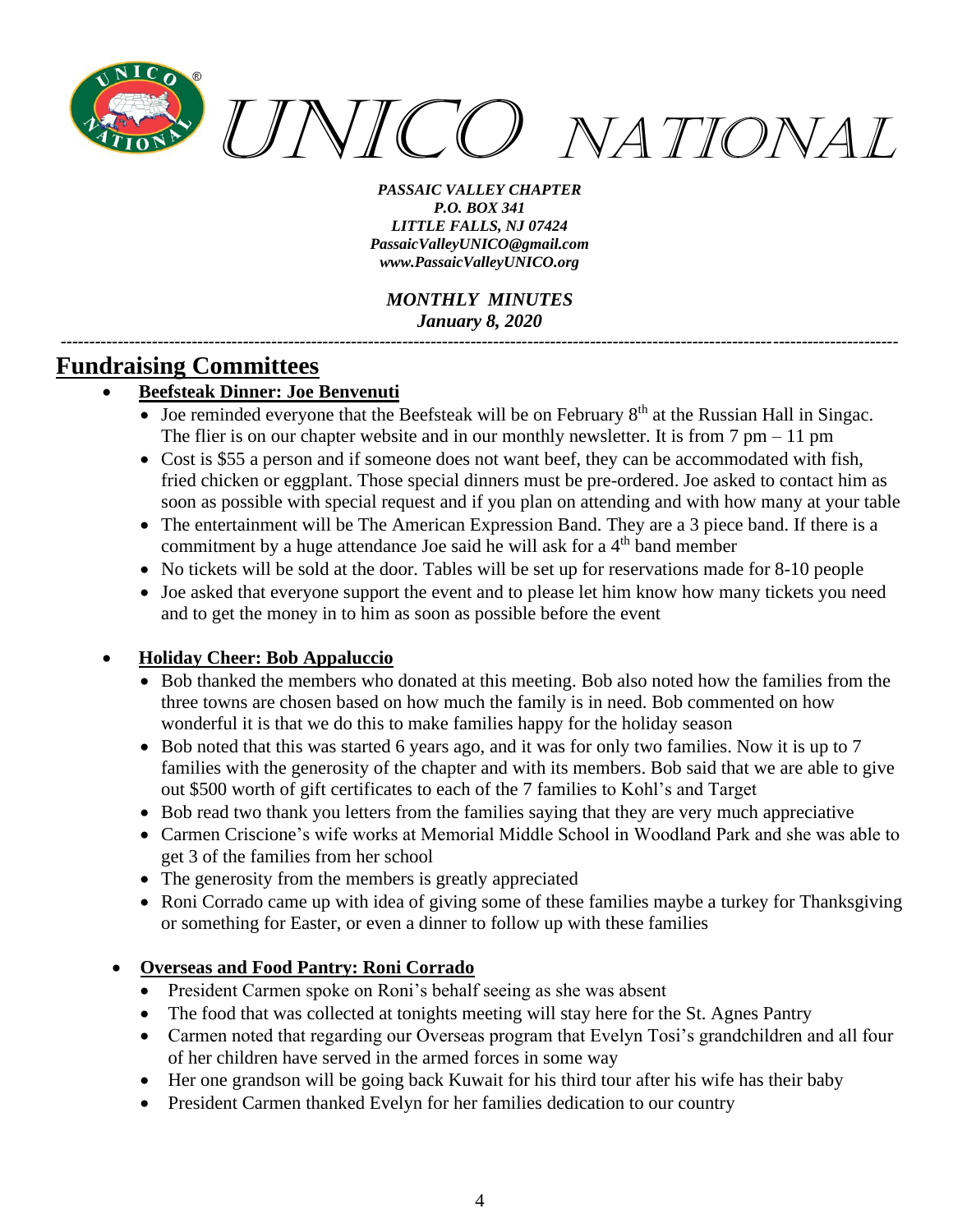

*MONTHLY MINUTES January 8, 2020*

*---------------------------------------------------------------------------------------------------------------------------------------------------*

- Golf Outing: Joe Barone
	- Joe remarked that preparations are underway. The date of the outing is June  $15<sup>th</sup>$ . Tee time has been moved up to 9 am due to policy changes
	- The meal will still be at the Brownstone one hour earlier at 3 pm
	- The cost of the gold from the county will go up which will increase the cost to the golfers
	- The grand prize will be a smart TV valued at \$300. Joe Agresti PNP knows someone at PC Richards and will handle getting the TV

#### • **Community Service Day: Chuck Russo**

- $\bullet$  The date is set for April 25<sup>th</sup> at ShopRite in Little Falls where food is collected for our local food pantries
- Church remarked that this is all possible due to the members who show up and help that day. It works out great

# **Non Fundraising Committees**

- **Scholarship Dinner: Joe Agresti and Chuck Russo**
	- PV High School as the applications to be filled out
	- The private high schools have the applications as well
	- Next is to a date for the dinner along with a venue and it will be reported back to the members when all is done

#### • **Good and Welfare: Sal Nocella**

- Carmen Criscione had a hip replacement and a get well card was sent to him. Carmen C thanked everyone for the thoughtfulness
- A Sympathy Card was sent to Phil Polizzotto for the passing of his daughter-in-law. Phil has been a member of our chapter for many years and is member Frank Capalbo's brother-in-law. Only a card was sent but discussion was had to send money for Phil's sons 4 year old child education. A motion was made by Joe Benvenuti to send \$100 to Phil and \$80 from the 50/50. A 2nd to the motion was made by Jim Minnella. All were in favor

### • **Membership: John Barbieri**

- $\bullet$  54 members (55)
- Average age is 70
- Website is good